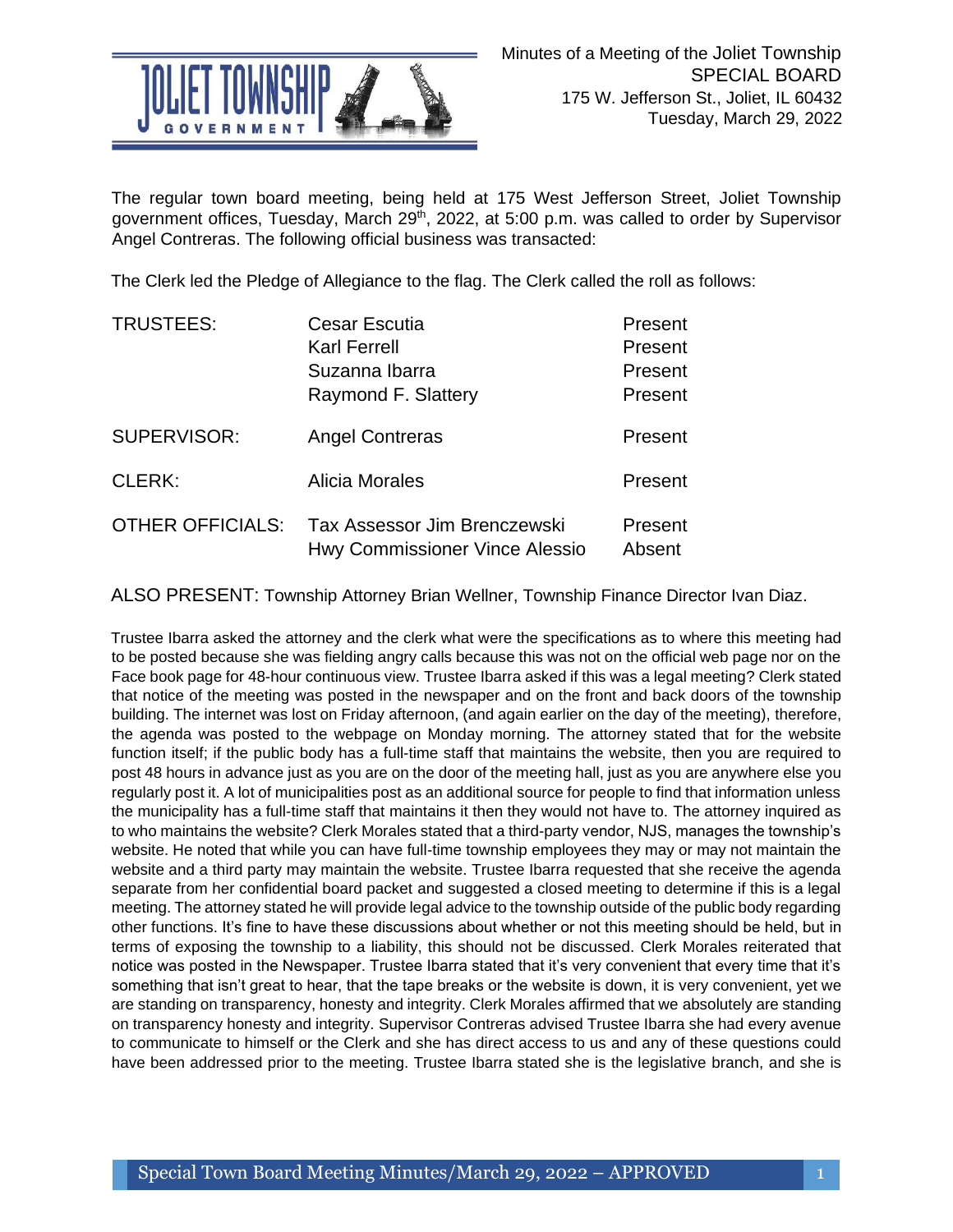not an employee of the township, and this is not her purview. She asked if this is a legal meeting. Clerk Morales stated she does not manage the website. Attorney Wellner stated he could not answer this question without determining if the township has a full-time staff that maintains the website and if not, he does not believe that, that requirement is not legally required to hold the meeting. If we do, then he needs to determine if whether or not he needs to determine if it's been continuously accessible for 48 hours prior to this meeting. He stated this is outside of his purview but if there is an issue brought to his attention before the meeting, he will look into it. Trustee Ibarra asked the attorney if the meeting is continued and later find out it is not a legal meeting what happens then? The attorney stated that if this not a legal meeting, everything that is voted on will be voided. Trustee Ibarra asked who is responsible for posting it to the website? Attorney Wellner stated that he does not make the call for a legislative body, he can provide advice as legal counsel, but the public body makes the decision on behalf of the public body. He stated that the two integral pieces that needed to be figured out is if the township has a full-time staff member that maintains the website and if so, has it been continuously available for 48 hours? Clerk Morales noted again the township does not have a full-time staff that manages the website. A third-party vendor, NJS, is the company that manages the website. Trustee Ibarra requested their information so she can audit their records. Clerk Morales noted she will get the information to her. Trustee Slattery asked if it would suffice as long as the township met at least one of the requirements? The attorney again stated that all three requirements are required; however, if the township does not have a full-time staff that maintains the website the township is not required by law to do so. If the township has a full-time staff member that maintains the website, then it would be required. Supervisor stated he was going to move-on with the meeting. He stated there was no ill intent by the township or by anyone else and that everyone has a choice as to how they want to go about things. He stated a phone call would have sufficed.

# **Approval of the Minutes:**

Regular Town Minutes: Trustee Slattery moved to approve the minutes of the March 8<sup>th</sup>, 2022, Regular Town Board Meeting, Seconded by Trustee Escutia. A roll call vote was taken.<sup>1</sup>

Public Hearing BID for Grass Cutting Minutes: Trustee Escutia moved to approve the minutes of the Public Hearing BID for Grass Cutting from March 8<sup>th</sup>, 2022, Seconded by Trustee Slattery. A roll call vote was taken.<sup>2</sup>

### **Public Comment:**

Supervisor noted the township will not engage in back and forth; however, everyone has the right to make a public comment.

- Ms. Megan Cooper stated she went on the website and did not see the agenda. She compared township with City of Joliet & questioned if this is a violation of the open meeting act. She stated that people need to see how the taxpayer dollars are being spent. She believes there is a transparency issue; however, she did acknowledge that the Township now has a Facebook page with video recording as there was never a Facebook page before but would like to see it on YouTube. She stated that the money must directly benefit the Township residents.
- Ms. Kathleen Kennedy: "Under the Approve Grants section, the township is giving Forest Park community center \$5,000. How are the Joliet township residents benefiting from this?" Supervisor stated that it's for the food pantry. Kathleen questioned, "Don't you guys have enough food pantries in Joliet to take care of people?" Supervisor stated that the Forest Park Community Center is one of the Township food pantries. Ms. Kennedy said she was unaware of this.
- Ms. Trista Graves Brown stated she wants to make sure the information is available because a lot of people don't go to the website. She suggested more outreach be done regarding the application process with ample time through the neighborhood organizations.

<sup>1</sup> Roll call vote: Ayes (4) Trustees Slattery, Ibarra, Escutia, & Supervisor Contreras. Nays (0). Trustee Ferrell abstained.

<sup>&</sup>lt;sup>2</sup> Roll call vote: Ayes (4) Trustees Slattery, Ibarra, Escutia, & Supervisor Contreras. Nays (0). Trustee Ferrell abstained.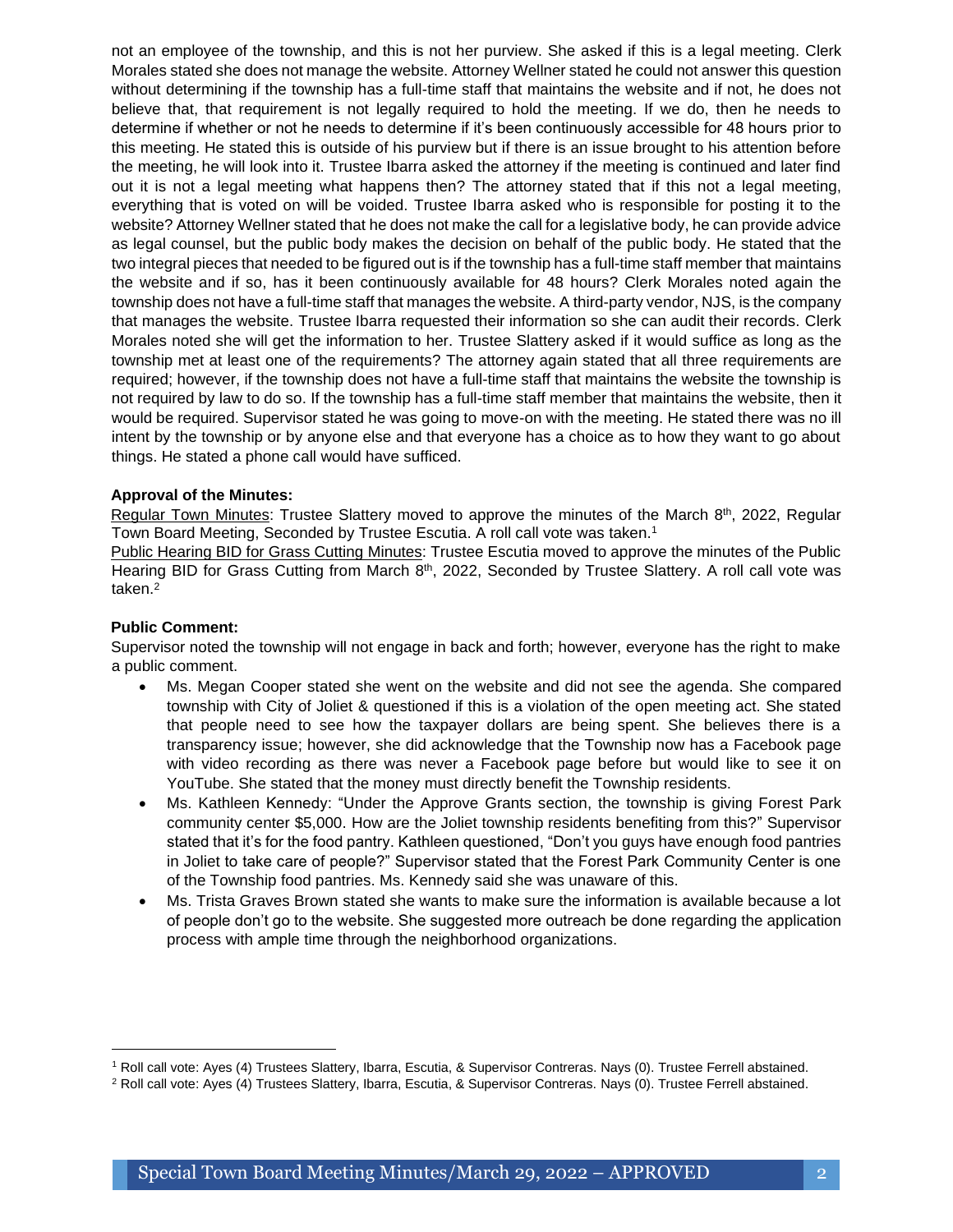#### **NEW BUSINESS:**

Supervisor Contreras asked Finance Director to provide update on the Ordinance No. 374-2022 General Town/Transfer of Appropriation. Mr. Ivan Diaz noted that the transfers are so when any line item goes over the original budgeted amount, instead of amending the budget, we have the option to move up to 10% of each line to cover. Trustee Ray Slattery motioned to approve & adopt the Ordinance No. 374-2022 General Town/Transfer of Appropriation; it was seconded by Trustee Escutia. A roll call vote was taken.<sup>3</sup>

Supervisor Contreras asked Finance Director to provide update on the Ordinance No. 375-2022 Animal Control/Transfer of Appropriation. Mr. Ivan Diaz noted that it was the same as the previous ordinance and that we have the option to move the line item instead of amending the budget. Trustee Cesar Escutia motioned to approve Ordinance No. 375-2022 it was seconded by Trustee Slattery. A roll call vote was taken.<sup>4</sup>

Supervisor Contreras noted that Ordinance No. 2022-02 (RD) Road District Transfer of Appropriation was the same situation as the previous two ordinances and Finance Director agreed. Trustee Ray Slattery motioned to approve & adopt the Ordinance No. 2022-02 Road District Transfer of Appropriation Seconded by Trustee Ibarra. A roll call vote was taken.<sup>5</sup>

Supervisor Contreras requested a motion to approve the posting of the Tentative General Town FY 2022 Budget Ordinance No. 376-2022. Trustee Ray Slattery motioned. Seconded by Trustee Escutia. A roll call vote was taken.<sup>6</sup>

Supervisor Contreras requested a motion to approve the posting of the Tentative Budget Road District FY 2022 Budget Ordinance No. 2022-03 (RD). Trustee Escutia motioned Attorney Wellner asked if this was just for the posting and not the approval of the budget? Supervisor Contreras stated that was correct. The motion was seconded by Trustee Slattery. A roll call vote was taken.<sup>7</sup>

### **Approval of the Grants:**

Supervisor Contreras noted that before he begins this process, he stated he had conversations with all trustees, (except for Trustee Ferrell), that the township was going to form committees for FY 22-23 upcoming. The purpose of these committees are to address the issues the guests made during public comment. He did not want to interrupt them during public comment. The members of these committees are to give the board guidance on these grants. This is why the application on the website was for that fiscal year coming up. Supervisor Contreras stated he is preparing for this community engagement. He's been moving forward with all these initiatives. It's not that we're not being transparent, its that we're building towards it. All trustees can shake their heads that I did mention these committees to them, (all trustees shook their head yes), for this purpose. He stated he does not just want it to be the supervisor making the decisions to the trustees at the last minute so in good faith, he had this conversation and that's why in good faith when there is an issue, like something not being posted on the website, even though it's not someone's job, in good faith, reach out so we can address this.

The grants are for fiscal year ending 2021 and 2022. The townships fiscal year ends this month and he had to have a special board meeting to do the transfers of appropriation to end the fiscal year, every entity does this and nothing is being hidden. A simple call to his cell phone by anyone in the public so it could have been explained. Moving forward the township is going to have these committees, they're open to the public, he is going to have 5 member committees for the senior fund, the community fund, the youth fund, things to do with infrastructure, things to build in underdeveloped parts. These committees are going to have input to the board, and these were already discussed with the trustees. There is nothing to do with lack of transparency, it's about building the process and he is at work daily.

### **YOUTH GRANTS:**

- <sup>3</sup> Roll call vote: Ayes (4) Trustees Slattery, Ibarra, Escutia, & Supervisor Contreras. Nays (0). Trustee Ferrell abstained
- <sup>4</sup> Roll call vote: Ayes (4) Trustees Slattery, Ibarra, Escutia, & Supervisor Contreras. Nays (0). Trustee Ferrell abstained

<sup>5</sup> Roll call vote: Ayes (4) Trustees Slattery, Ibarra, Escutia, & Supervisor Contreras. Nays (0). Trustee Ferrell abstained

<sup>&</sup>lt;sup>6</sup> Roll call vote: Ayes (4) Trustees Slattery, Ibarra, Escutia, & Supervisor Contreras. Nays (0). Trustee Ferrell abstained

<sup>7</sup> Roll call vote: Ayes (4) Trustees Slattery, Ibarra, Escutia, & Supervisor Contreras. Nays (0). Trustee Ferrell abstained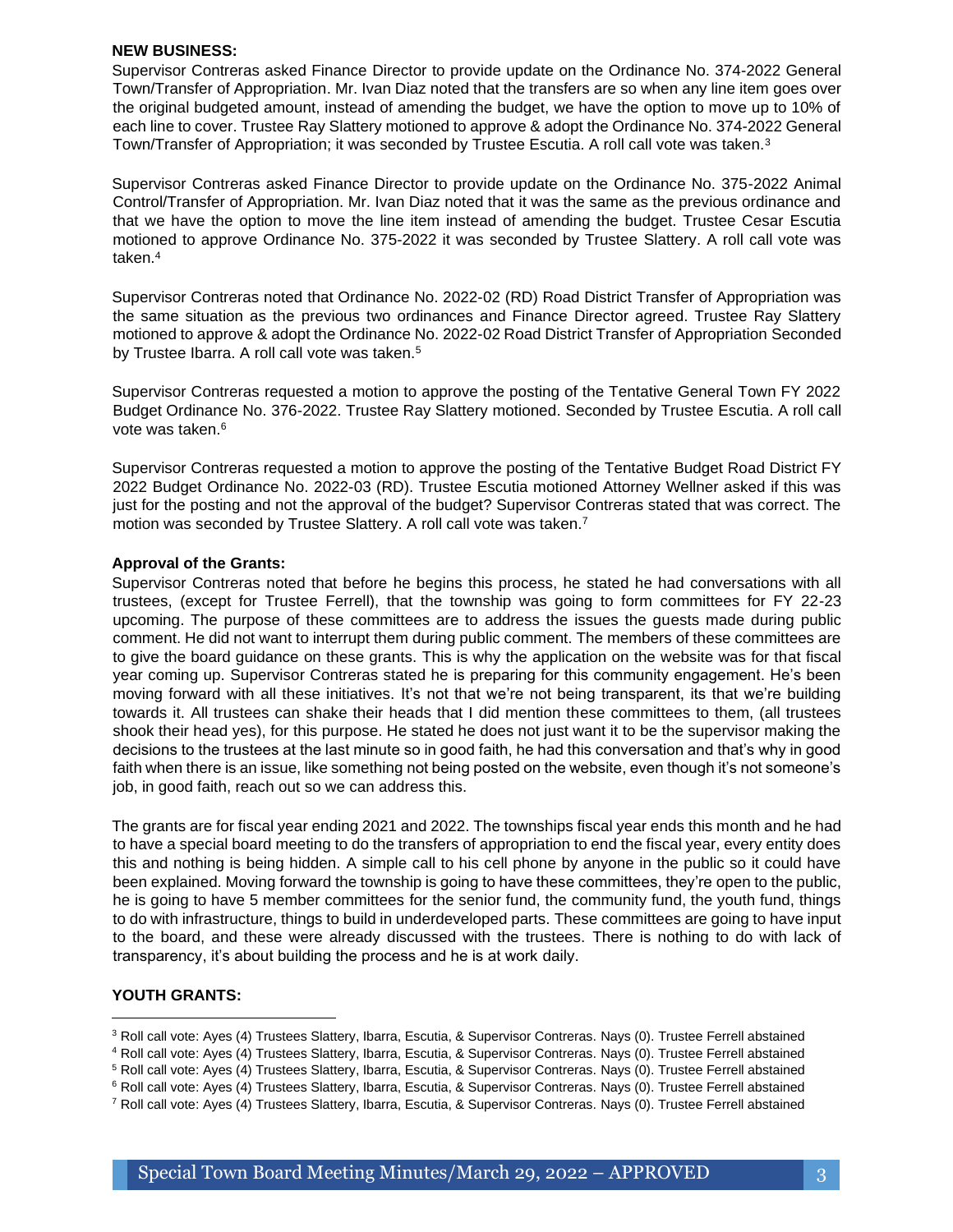Approval for the park district's family nights. Supervisor stated that he does not have a community building, we don't have a facility other than the office space we have. Until we are able to have and maintain our own community building, we are partnering with community partners. The first one is for \$25 for Park District Family Nights. The motion was made by Trustee Slattery to approve the \$2500 for budget year 2021-2022. Supervisor Contreras stated that in good faith the link for the application was added to the website so it's more accessible to the public. That was never available. He stated his administration did that and it was never available for the grants before. This was not previously modeled before. It's not to say someone did a bad job, it's just that we are trying to do our part to make things easier. This is added permanently to the site so there is more transparency. Trustee Ibarra stated she didn't understand what this was going to do. Supervisor noted that since the Township doesn't have a facility, the township is going to be sponsoring the Family Nights at Nowell Park. The motion was seconded by Trustee Escutia. A roll call vote was taken.<sup>8</sup>

Nowell Park, Hartman and Heggie Park Easter Egg Hunt. Trustee Cesar Escutia motioned to approve it was seconded by Trustee Ibarra. A roll call vote was taken.<sup>9</sup>

Nowell Park Basketball League Grant; Supervisor Contreras stated the township is going to provide an afterschool basketball league for the students at JTHS that don't make the basketball team, they can join the Park District. Trustee Slattery attends Nowell Park in the morning and says their basketball courts are beautiful and he sees people using the courts and this would be great for the students. Trustee Ray Slattery motioned to approve the Nowell Park Basketball grant, seconded by Trustee Ibarra. A roll call vote was taken.<sup>10</sup>

Library Starwars Day Grant: Trustee Cesar Escutia motioned to approve the grant, seconded by Trustee Slattery. A roll call vote was taken.<sup>11</sup>

Forest Park Community Center asked for a grant for a refrigerator for their food pantry. Since we only have an administrative building, and we cannot do a food pantry so we will be partnering with our community organizations. Trustee Ibarra motioned to approve the Forest Park Community grant, seconded by Trustee Escutia. A roll call vote was taken.<sup>12</sup>

Nowell Park Back to School Fair to provide supplies to the community. Trustee Slattery motioned to approve the Nowell Park Back to School grant of \$5,000, seconded by Trustee Ibarra. A roll call vote was taken.<sup>13</sup>

After School Bus Program, Nowell park does before and after school program for kids of all ages. Sometimes they can't serve some of these communities because the schools don't have the transportation. The schools don't have transportation for this. These \$2400 will provide access to 100 more kids throughout the entire school year. Trustee Slattery stated Nowell Park serves as a drop off point for school children. Trustee Ray Slattery motioned to approve the After School Bus grant for \$2,400, seconded by Trustee Ibarra. A roll call vote was taken.<sup>14</sup>

Step into the Light Program: Supervisor Contreras asked Mr. John Lucas the CEO of the non-for-profit of Step Into the Light program to give an overview. He stated that they provide educational and art programs to underserved youth with a specific focus on the black community or the descendants of emancipated slaves. There has been a long line of implicit bias and systematic racism when dealing with the black youth within the educational system. He shared a story about a young African American female student with a 4.0 GPA at JT West who was not given an application to U of I Champaign by her counselor because he did not think it was an appropriate school for her and that she would not get in. He started an academic program called Next Level, to provide sound advice and counsel students when their next steps after graduation. He stated that there has been no assistance from the Joliet Public School System to make sure

<sup>10</sup> Roll call vote: Ayes (4) Trustees Slattery, Ibarra, Escutia, & Supervisor Contreras. Nays (0). Trustee Ferrell abstained

<sup>&</sup>lt;sup>8</sup> Roll call vote: Ayes (4) Trustees Slattery, Ibarra, Escutia, & Supervisor Contreras. Nays (0). Trustee Ferrell abstained

<sup>&</sup>lt;sup>9</sup> Roll call vote: Ayes (4) Trustees Slattery, Ibarra, Escutia, & Supervisor Contreras. Nays (0). Trustee Ferrell abstained

<sup>11</sup> Roll call vote: Ayes (4) Trustees Slattery, Ibarra, Escutia, & Supervisor Contreras. Nays (0). Trustee Ferrell abstained <sup>12</sup> Roll call vote: Ayes (4) Trustees Slattery, Ibarra, Escutia, & Supervisor Contreras. Nays (0). Trustee Ferrell abstained

<sup>&</sup>lt;sup>13</sup> Roll call vote: Ayes (4) Trustees Slattery, Ibarra, Escutia, & Supervisor Contreras. Nays (0). Trustee Ferrell abstained

<sup>14</sup> Roll call vote: Ayes (4) Trustees Slattery, Ibarra, Escutia, & Supervisor Contreras. Nays (0). Trustee Ferrell abstained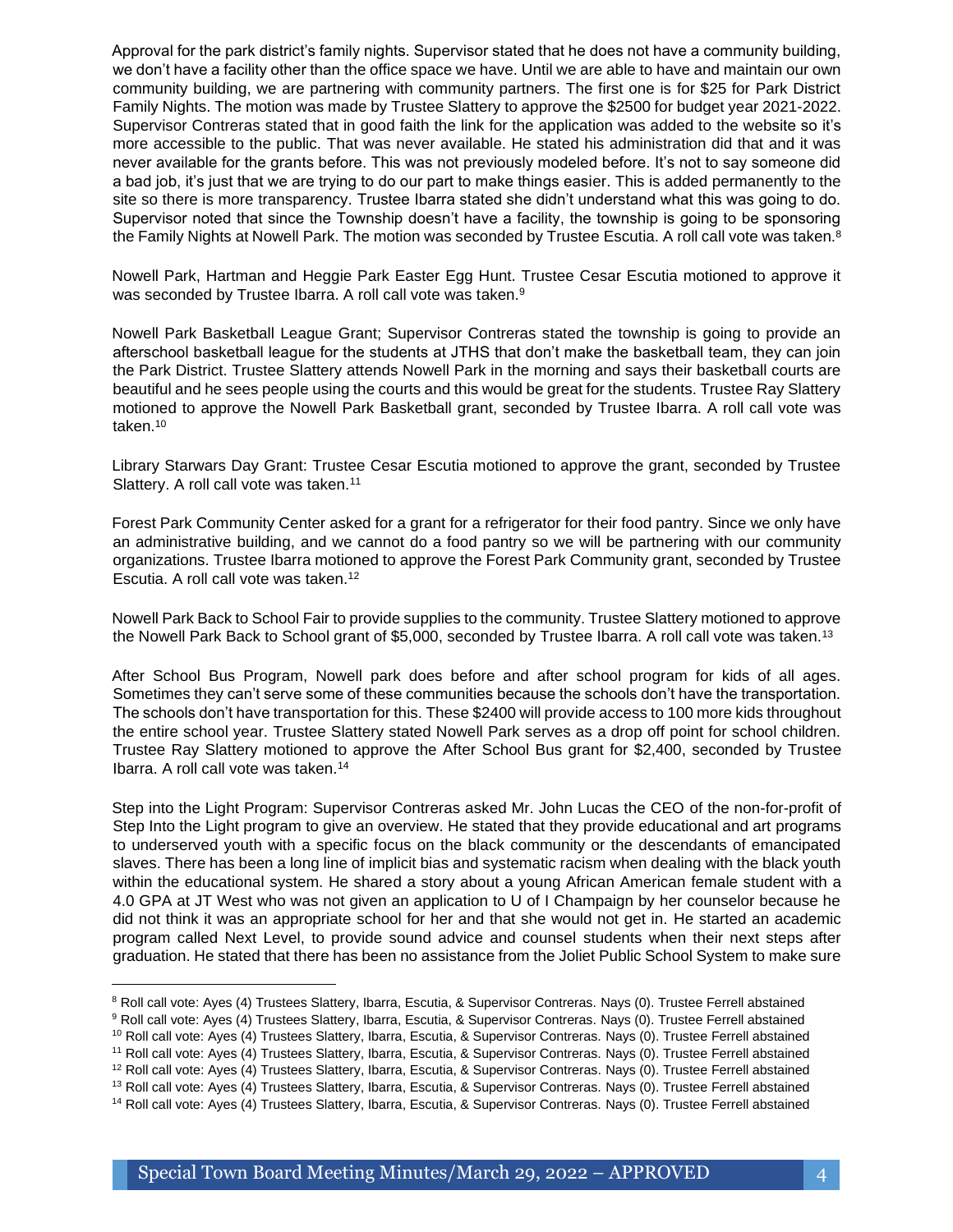these students reach their full potential. Supervisor Contreras stated this is another gap the township is trying to fill to make our residents and communities stronger. Trustee Ibarra motioned to approve, seconded by Trustee Escutia. A roll call vote was taken.<sup>15</sup>

Heritage Corridor \$5000. Supervisor Contreras noted that Heritage Corridor is one of the most underutilized resources and is one of the more official partnerships he wants the township to be involved in. They will promote what we do to the entire region. Trustee Slattery motioned to approve, seconded by Trustee Escutia. A roll call vote was taken.<sup>16</sup>

Spanish Community Center \$4000. Supervisor Contreras stated this is to help extend their existing grants, food pantry, childcare, etc. Trustee Escutia motioned to approve, seconded by Trustee Slattery. A roll call vote was taken.<sup>17</sup>

## **VETERANS GRANTS:**

Supervisor Contreras noted that the park district is remodeling their stadium. They don't have a memorial for the stadium, and they need a new flagpole with a memorial. The Township will be donating the memorial and they are very excited and want to invite the entire board. Trustee Ibarra asked if we could table this until she receives additional documentation because it is a product not a service. Supervisor Contreras suggested she can vote no or abstain if she is not comfortable. Trustee Slattery asked if the Township would get recognition for this? Supervisor Contreras stated the township will get recognition. Trustee Slattery motioned to approve, seconded by Trustee Escutia. A roll call vote was taken.<sup>18</sup>

VFW Cantigny asked for assistance to upgrade their chairs since they have not had an upgrade in 20 years. Trustee Ibarra asked if they could get a lower price on their chairs. Supervisor Contreras stated they did their due diligence on the pricing. Trustee Escutia motioned to approve the grant for \$14,775, seconded by Trustee Slattery. A roll call vote was taken.<sup>19</sup>

VAC asked for assistance to market the van wrap and they will also include the Joliet Township name on the wrap as "donated by". Trustee Slattery asked what was a van wrap and? Supervisor Contreras stated that it similar to the one Animal Control has. Trustee Ibarra motioned to approve, seconded by Trustee Escutia. A roll call vote was taken.<sup>20</sup>

Family and Friends \$7500 is for homeless VETS. Trustee Ibarra motioned to approve, seconded by Trustee Slattery. A roll call vote was taken.<sup>21</sup>

### **COMMUNITY GRANTS:**

Safe housing program. About four or five years ago the Township gave them \$150,000 for transitional housing for people with mental illness, addiction. They still have funding from before and they have a little bit left over so we are going to invest more as there is a lot more need for housing. Trustee Slattery recalled the help was for opioids. Trustee Ibarra motioned to approve, seconded by Trustee Escutia. A roll call vote was taken.<sup>22</sup>

Warehouse Workers for Justice \$5000. Supervisor Contreras stated that our General Assistance staff works with other agencies to see if they can help our residents with evictions or things we can't provide. Amy Sanchez, Legal Organizer for WWJ and works with restorative justice eviction prevention program. They are bridging the gap for those who fell behind in rent. Trustee Slattery motioned to approve, seconded by Trustee Escutia. A roll call vote was taken.<sup>23</sup>

<sup>15</sup> Roll call vote: Ayes (4) Trustees Slattery, Ibarra, Escutia, & Supervisor Contreras. Nays (0). Trustee Ferrell abstained

<sup>16</sup> Roll call vote: Ayes (4) Trustees Slattery, Ibarra, Escutia, & Supervisor Contreras. Nays (0). Trustee Ferrell abstained

<sup>17</sup> Roll call vote: Ayes (3) Trustees Slattery, Escutia, & Supervisor Contreras. Nays (0)..Trustee Ferrell and Trustee Ibarra abstained

<sup>18</sup> Roll call vote: Ayes (4) Trustees Slattery, Ibarra, Escutia, & Supervisor Contreras. Nays (0). Trustee Ferrell abstained

<sup>&</sup>lt;sup>19</sup> Roll call vote: Ayes (3) Trustees Slattery, Escutia, & Supervisor Contreras. Nays (0). Trustee Ferrell and Trustee Ibarra abstained

<sup>&</sup>lt;sup>20</sup> Roll call vote: Ayes (4) Trustees Slattery, Ibarra, Escutia, & Supervisor Contreras. Nays (0). Trustee Ferrell abstained

<sup>&</sup>lt;sup>21</sup> Roll call vote: Ayes (4) Trustees Slattery, Ibarra, Escutia, & Supervisor Contreras. Nays (0). Trustee Ferrell abstained <sup>22</sup> Roll call vote: Ayes (4) Trustees Slattery, Ibarra, Escutia, & Supervisor Contreras. Nays (0). Trustee Ferrell abstained

<sup>&</sup>lt;sup>23</sup> Roll call vote: Ayes (3) Trustees Slattery, Escutia, & Supervisor Contreras. Nays (0). Trustee Ferrell and Trustee Ibarra abstained